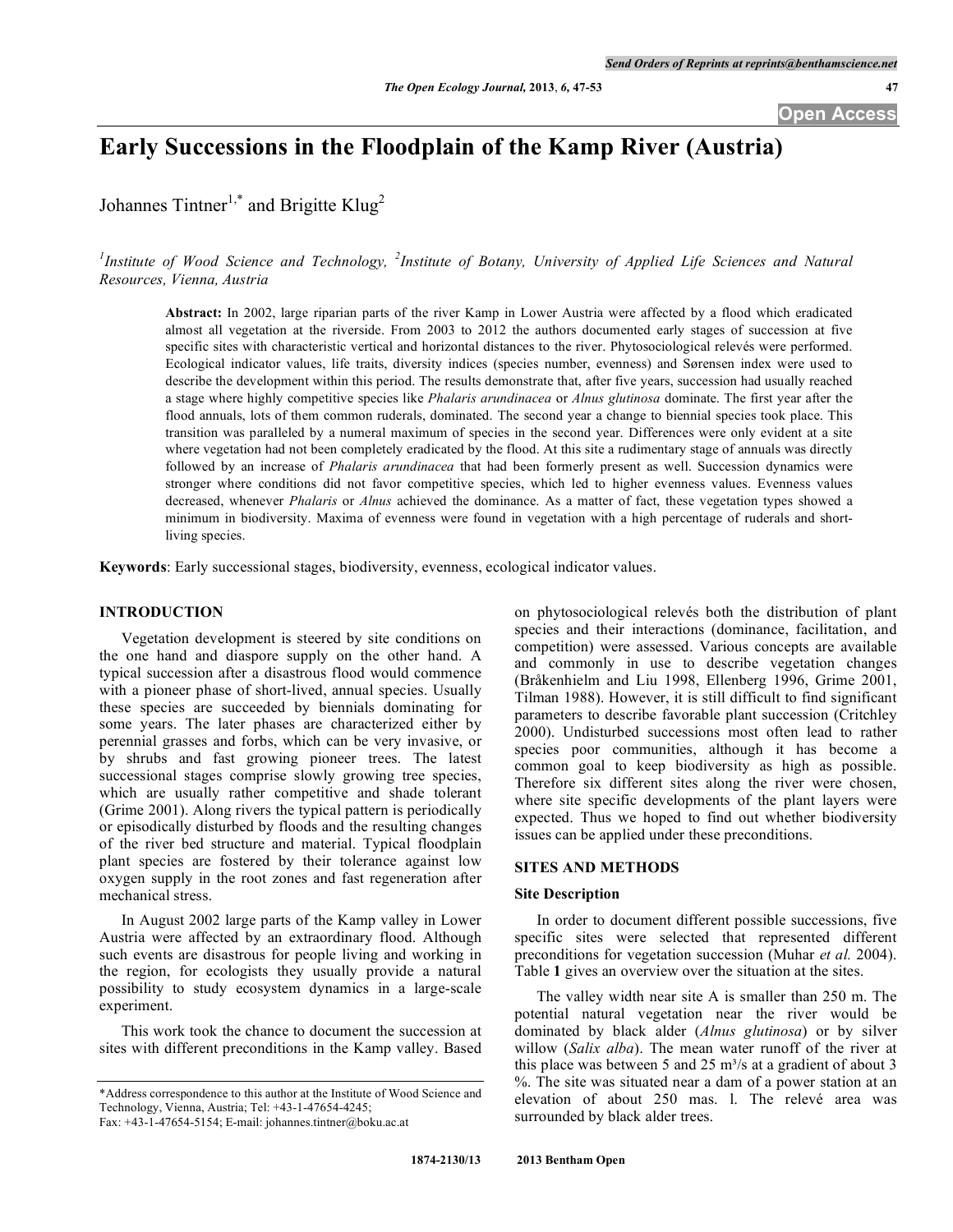|                                           | Site A | Site B | Site C | Site D | Site E |
|-------------------------------------------|--------|--------|--------|--------|--------|
| Area $(m2)$                               | 40     | 40     | 35     | 40     | 30     |
| Vertical distance to water level (m)      | 1.0    | 0.8    |        |        | 0.5    |
| Horizontal distance to the main river (m) | 30     | 80     |        |        | 50     |
| Direct influence of the flood 2002        | high   | high   | high   | medium | high   |
| Direct influence of the small flood 2006  | none   | none   | low    | low    | low    |

**Table 1. General data at the Study Sites**

Sites B, C and D were located some hundred meters downstream. Site B was situated on a sand bank of about 50 cm in height, which had been created by the flood in 2002. Site C was situated directly at the river bank. Therefore the site was flooded twice in subsequent years, but without complete destruction of the vegetation. Site D is protected against floods by a stone hillock. The last site E is situated about 11 km downstream near a new arm of the river created by the flood. In 2003 this new arm contained no water; thus an assessment of the vegetation was possible. In the following years the arm was always filled with water, therefore scarce vegetation was observed. Only in 2007 the arm was dry and vegetated again.

#### **Methods**

In September 2003 all sites were monitored for the first time and phytosociological relevés were performed. Ecological indicator values for the vegetation as described by Ellenberg (Karrer and Kilian 1990, Ellenberg et al. 1992) were used, and the life traits and life spans of the species were assessed to display the change of vegetation over a period of ten years. The development of the indices for species diversity and evenness were also calculated in order to understand the changes in site conditions. The nomenclature of the species according to Fischer et al. (2008) was applied. The cover of every species was estimated using a combination of the Braun-Blanquet (1964) and Londo (1976) scales as described in Smidt et al. (2007) or Tintner and Klug (2006). Weighted ecological indicator values for moisture, soil reaction and nutrient supply (Ellenberg et al. 1992) were calculated for every relevé.

$$
F_{mean} = \frac{\sum (w_i \times F_i)}{\sum w_i}
$$

where F means moisture value and w means weight.

As the Kamp valley is situated at the western border of the Pannonian climate region, the indicator values from Karrer and Kilian (1990), adapted to Eastern Austrian conditions, were used instead of Ellenberg´s values. For each species of a relevé, the respective indicator was weighted by the species coverage, and by this a weighted average value for the entire relevé was calculated. This calculation was supported by the software VegePro (© Irene Ahamer).

The herbal layer species were grouped according to their life spans into annuals, biennials, perennial grasses and forbs and perennial woody species (shrubs and trees). For many species this classification is difficult, as they can reproduce annually but can survive even for several years. Following the demands for further mathematical procedures, these species were assigned to only one trait. The resulting error was minimized by the big amount of data points in one relevé.

Furthermore the total number of species and the total cover at every relevé were evaluated which allows the calculation of the relative and absolute portion of cover represented by the specific life traits. The indicator values and the life traits were calculated for both the total vegetation and the herbal layer. Species numbers were taken from the herbal layers of the relevés.

As parameter of diversity we used H' - calculated by the Shannon-Wiener function – (Tremp 2005).

Evenness was calculated as follows:

 $E = H'/H_{\text{max}}$ ; where  $H_{\text{max}} = \ln s$ ; s = total number of species.

To compare ß-diversity between years and sites, the coefficient of Sørensen (1948) was used. This method compares two vegetation lists. The index is calculated as follows:

Index =  $2*a/(2*a+b+c)$ ; where a = number of species in both lists, b and c are the number of species in just one of the two lists

Principal Component Analysis (PCA) was carried out using Unscrambler 9.2 (Camo). PCA matrices were created where the coverage of all species with a certain indicator value was summed up. Therefore the matrix consisted of the R- and the N-value with nine columns (one column for each step of the indicator scale) and the F-value with 12 columns respectively. The ubiquitous species reflecting moderate or average conditions (defined by humidity indicator F, soil reaction indicator R or nutrient indicator N between 5 and 7) were removed from the data matrix, as they do not reflect extreme site conditions. The resulting parameter set for the PCA comprised the F-values "1" to "4" and "8" to "12", the R-values "1" to "4" and "8" to "9", the N-values "1" to "4" and "8" to "9". Life traits were indicated in ranges from "1" to "4" as reported by Tintner and Klug (2011).

### **RESULTS AND DISCUSSION**

#### **Species Dynamics**

Site A had been completely deprived of vegetation by the flood of 2002. In the first year after the flood a typical annual stage was established. Mainly species of the Chenopodietea dominated. In the second year vegetation diversified (Fig. (**1**). Perennial grasses (especially *Phalaris arundinacea* and *Agrostis stolonifera*) grew up, annual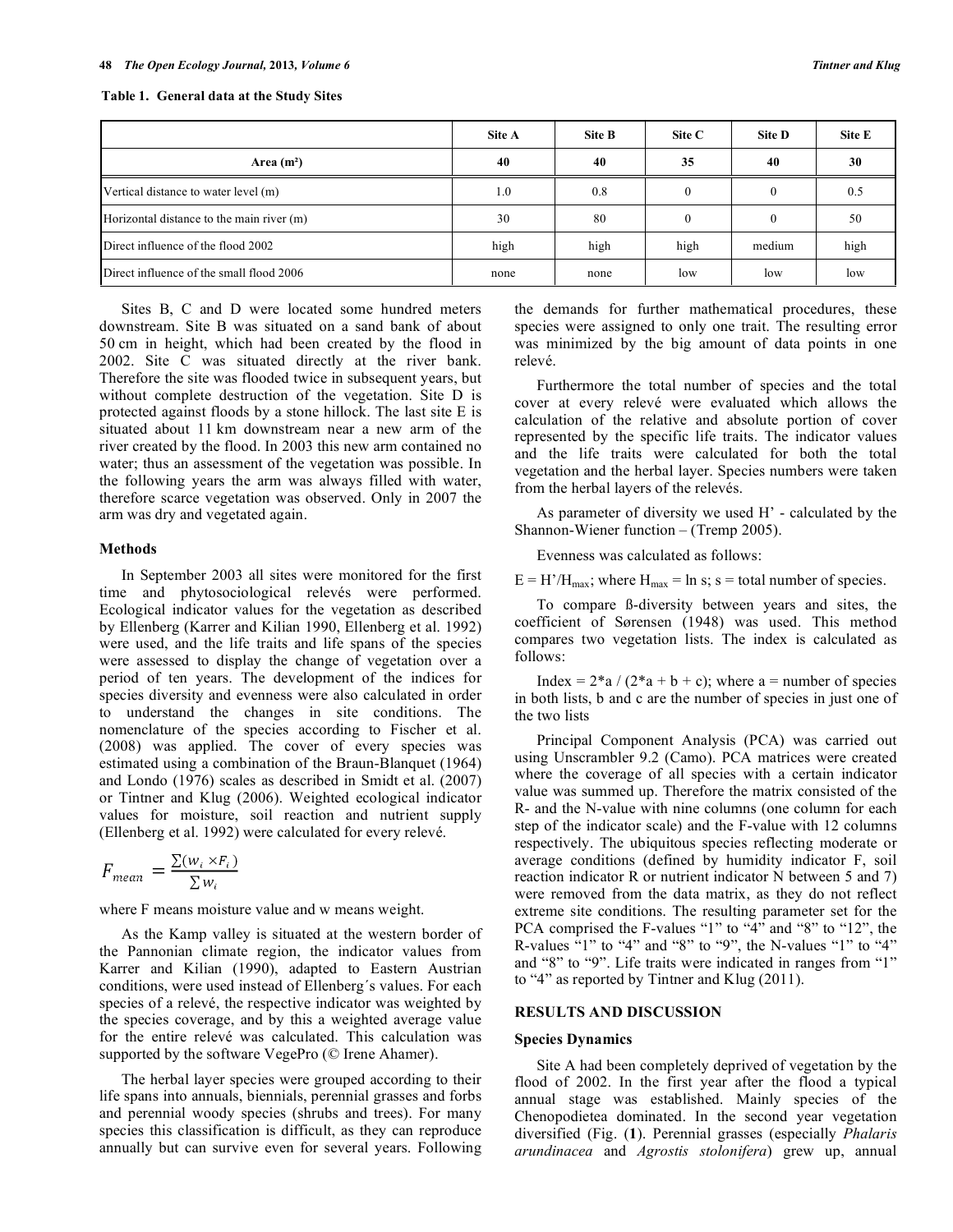

**Fig. (1a-e).** Development of the portions of ground cover by different life traits for each relevé in percentage of the total vegetation coverage: 1 - annual, 2 – biennial species, 3 - perennial grasses and forbs, 4 - woody species; t. c. - total vegetation coverage in percentage of the total relevé area; (**f**): total species number of each relevé over the years.

species were still present and biennial species (*Verbascum phlomoides* and *Erigeron canadensis*) performed best compared to the other years. First sprouts of *Alnus glutinosa* appeared. In the third year, *Phalaris arundinacea* and *Alnus glutinosa* increased their coverage. Only in summer an amount of non-invasive annual species were added (*Vicia hirsuta*, *Oxalis stricta*). In the following years, under the competition of the shrub-shaped *Alnus glutinosa,* the coverage of *Phalaris* decreased permanently. However, it remained the dominant species among perennials, even when more and more shade-tolerant species grew up (e. g. *Poa trivialis*, *Lamium maculatum*). During the last years these species increased their coverage significantly together with nitrophilous species of floodplain forests (e. g. *Urtica dioica*, *Carduus crispus*).

Site B mainly is made up by sandy substrate. In the first year *Erigeron canadensis* dominated the site. Also *Artemisia* 

*vulgaris* and some perennial grasses (*Elymus repens* and *Poa trivialis*) were frequent. Annual species were also present (*Persicaria dubia*, *Apera spica-venti*). In the following years *Artemisia* decreased more and more. For some years, a few *Trifolium* species became frequent. The annual *Apera spicaventi* as well reached high cover values for some time. For the whole period under observation medium size grasses were frequent (*Poa trivialis*, *Poa palustris*, *Agrostis stolonifera*). After three years, perennials with a higher moisture demand established themselves (*Phalaris arundinacea*, *Juncus effusus*). However, only after four years a clear tendency was observed towards site specific *Salix fragilis*, *Alnus glutinosa*, additionally *Betula pendula*, *Carpinus betulus*, *Pinus sylvestris* and *Tilia cordata* that immigrated from the surrounding forested slopes. The moisture (F)-value increased continuously from 5.6 in 2003 to 7.6 in 2012.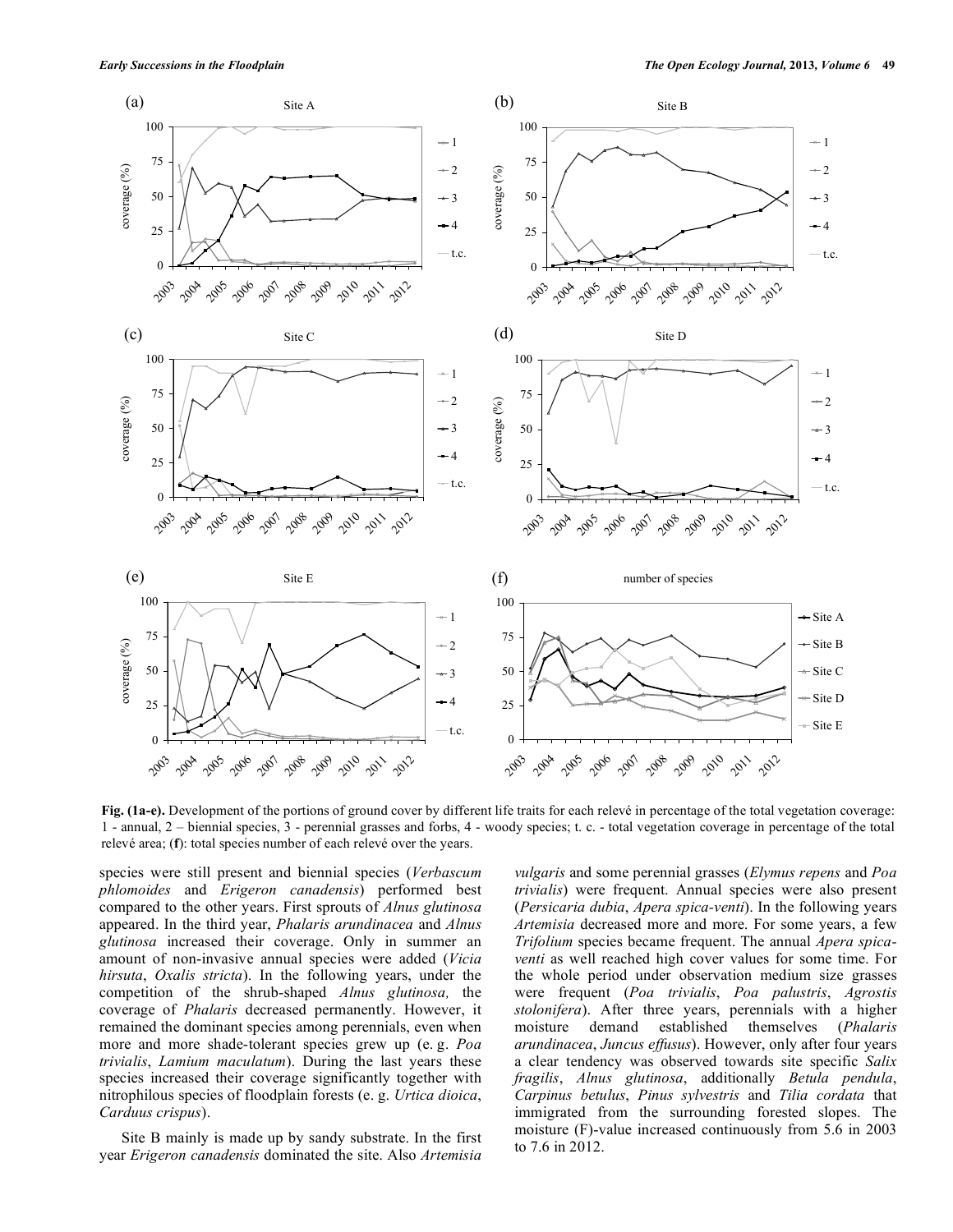Site C is situated directly at the river bank. The substrate is coarse gravel. The vegetation had been completely eradicated by the flood. In the first year mainly annual species emerged (*Persicaria* sp.). However, the total coverage of the area was comparably low (55 %). From the second year onward *Phalaris arundinacea* had performed best among all species. Obviously its rhizomes had survived the flood of 2002 in the substrate. Various other species typical for wetlands (*Poa trivialis*, *Stellaria aquatica*, *Solanum dulcamara*) became frequent but not dominant. The last year potentially invasive species established more and more (*Urtica dioica*, *Mentha longifolia*). In 2012 tree species did not cover much, even when some individuals grew up to more than two meters (*Alnus glutinosa*, *Salix fragilis*). In the spring of 2006 a small flood superposed the substrate with a new layer of gravel and sand. The vegetation was partly buried, and the total coverage was low (60 %). However, the plants survived, and therefore the succession continued despite the disturbance.

At site D the vegetation was not totally eradicated in 2002. This can be explained by the mentioned stone hillock and some trees, which protected the site. However, in the first year the coverage by annual species was only about 15 %. In the beginning two *Veronica* species covered about 25 % together, but from the third year on they were absent. The coverage of *Juncus effusus* was also quite frequent in the second year, but declined to less than 1 %. An interesting fact is the decrease of *Salix fragilis* and all other woody species. Their coverage amounted to more than 20 % in the first year. From the second to the fourth year the coverage remained at a level between 7 and 10 % and declined over the years. In 2007 all woody species together covered less than 2 %. The species which has dominated the site since 2004 is *Phalaris arundinacea*. Even the small flood in the spring of 2006) did not change the situation as it was the case at site C and E. On the contrary, the coverage of *Phalaris* increased even from about 60 % in 2005 to about 80 % in summer 2006. A remarkable detail is the presence of *Scirpus radicans* in the relevé. The species is rare throughout Austria.

Site E started with a typical annual stage (*Setaria pumila*, *Oxalis stricta*, *Bidens tripartita*, and others). In the second year biennial species dominated (mainly *Erigeron annuus* and *Erigeron canadensis*). The third year the vegetation became more and more heterogeneous. *Trifolium* species but also perennial grasses like *Poa palustris* became more frequent, but did not came to dominance. At the same time tree species grew up. The second flood affected the herbal layer of site E as well. As a consequence, the total cover of the site decreased. Two months later, however, a great number of new species was identified, mainly perennial grasses and forbs (Fig. (**1**). After five years the aspect of this site had changed very much. In large parts the trees reached a height of more than four meters. Between these trees meadow species, invasive ruderal species (*Cirsium arvense*, *Mentha longifolia*, *Calamagrostis epigejos*, *Phalaris arundinacea*, and others) and less-invasive ruderals intermingled. Until 2012 mainly shade-tolerant wetland species performed well (*Urtica dioica*, *Poa palustris*, *Stellaria aquatica*). The site developed similarily to site A (Fig. (**3**). A remarkable result is the performance of *Robinia pseudacacia*. This tree is well known in the Kamp valley as

an invasive neophyte. It is a typical pioneer on dry sites in the Pannonian area (Protopopova et al. 2006). In the Pannonian climate of the Kamp River *Robinia pseudacacia* had become such a problem that the county government had started projects to repel this species. Therefore the performance of *Robinia* is of special interest. In the first year after the flood *Robinia pseudacacia* covered about 1 %, like *Alnus glutinosa*, *Populus nigra* and *Salix fragilis*. As the site is situated about 0.5 m above the water table, *Robinia pseudacacia* could cope with the competition of floodplain pioneers until the third year. Then the three other species grew more efficiently, not only in height but also in coverage. Until 2012 especially the coverage of *Populus nigra* collapsed from about 50 % to less than 1 %, whereas the coverage of *Robinia* increased continuously up to 30 %. The second species with a continuous increase of its coverage up to about 10 % is *Populus alba*.

The new arm below site E was investigated only in September 2003 and in August 2007. In 2003 short living ruderals and sprouts of black poplar were present. In 2007 the vegetation had a different character. Only few annual species  $(4.8 \%)$  and sprouts of trees  $(0.2 \%)$  were found. Yet the perennial grasses *Phalaris arundinacea* and *Agrostis stolonifera* conquered the area together with *Artemisia vulgaris*. The succession had not started from an early point, but the surrounding perennial vegetation penetrated into the gaps. Especially the two grasses succeeded in immigrating with their rhizomes and stolones over a distance of only a few meters. From 2008 to 2012 the site was filled with water all the time.

#### **Results of Life Traits, Indicator Values and Diversity**

Fig. (**1**) displays some effects typical for early successional stages. Annual species in the first year are followed by biennial species in the second year and perennials later. After some years, woody species come to dominance. Site A and site E demonstrate this best. At site B perennial species dominate even in the second year, whereas the coverage of shrubs and trees is still increasing. At site C and especially site D the perennial *Phalaris arundinacea* dominated the vegetation from the second year. Woody species seem to be suppressed there by the high water table.

Fig. (1) also shows the changes of total species numbers. Successions often lead to a maximum of short-lived species in the second year (sites A, C and D). On the one hand the annual species are still present and the biennial species reach their maximum in growth and diversity, on the other hand perennials and especially woody species have already started to establish themselves. Later on, annual and biennial species decrease in number and vitality. Site B shows a small scale vegetation pattern. No species gained dominance until 2012. Due to local disturbances by animals, even annual and biennial species have survived on a low coverage level. Site E became more heterogeneous by the increase of tree species. After the first two years, the trees grew up in some parts of the relevé area. In the sunlit gaps in between, various micro-habitats have established. However, since 2008 the number of species has been reduced drastically.

At some sites the average Ellenberg moisture value shows a marked increase (Fig. (**2**) as typical wetland species (*Alnus glutinosa*, *Phalaris arundinacea*) increased their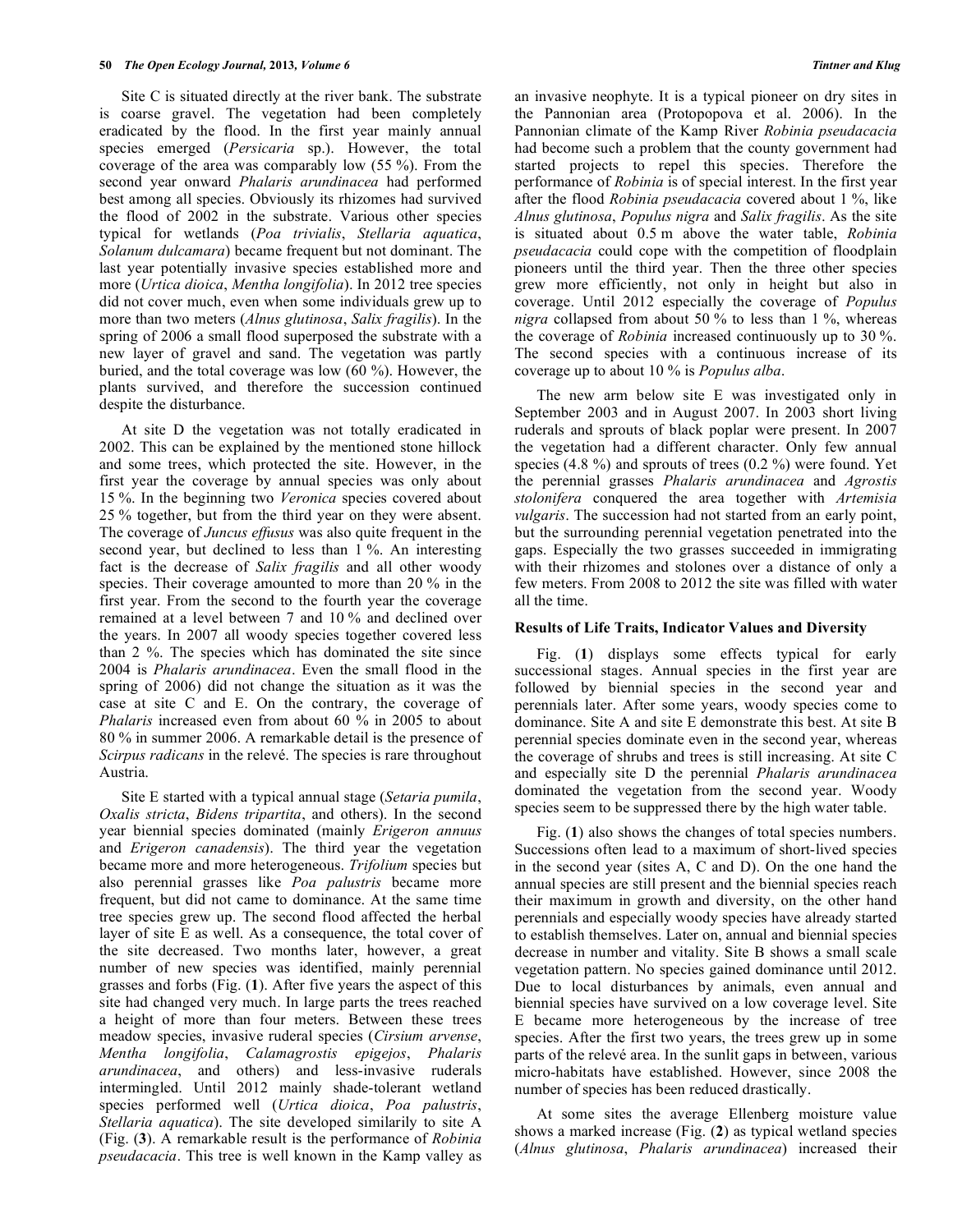



**Fig. (2).** F- (moisture) indicator value in the course of the years.



**Fig. (3a).** scores plot, the arrows indicating the development over the years (explanation of PCs: PC 1: 49 %, PC 2: 21 %); (**b**) loadings plot. F means moisture indicator value, LF means life trait.

coverage. The annual and biennial species are less moisture demanding. Therefore the F-value started at quite low levels in the first year. Probably even the substrate increased its portion of fine blown-in particles and additionally by the deposit of organic matter. Sites C and D had never lost their connection to the water table; therefore their F-values remained more or less stable.

The indicator values for nutrients and soil reaction did not change significantly.

Castillo-Campos *et al.* (2008) found out, that in tropical forests in Veracruz, Mexico, species richness was higher in secondary vegetation than in primary forests. Shrubs and herbs contributed more to the vegetation of the former. Similar results are reported by Kreyling et al. (2008) from a long-term succession in British Columbia, Canada.

The following results of PCA illustrate to which successional stages the sites develop (Fig. (**3**). The first two principal components (PC) of the parameter set described in the Sites and Method chapter of all relevés are shown in figure 3. The loadings plot explains how the parameter set is combined in the PC. Input parameters are the ecological indicator values and the life trait-values. Site A and E tend towards alder/ willow forests whereas sites C and D tend more towards a vegetation dominated by *Phalaris arundinacea*. All sites except D started at an early succession stage (Fig. 3a, lower left corner). Site B started quite similar to site C, but in the last years the tendency towards an alder/ willow forest became obvious.

The calculations of diversity support the observations described above. Evenness was quite high in all relevés of 2003 (Fig. (**4**). This is remarkable especially for site D. At all sites with a development towards the dominance of one wetland species, evenness decreased. At sites B and E the succession did not yet reach such a stage, therefore also evenness is still quite high. During the biennial stage in site E, where *Erigeron* spp. dominated, evenness was comparatively low.

In Fig. (**5**) the Sørensen indices of the relevés are displayed with respect to the latest relevé date (2012). Changes in species composition were substantial between 2006 and 2007 and between 2010 and 2012 compared to the other years. Nevertheless, the strongest changes were recorded between the first and the second year. This corresponds to the maximum of species number in these years. It can be concluded that the development over these five years was remarkable. Site A and site E show the most constant increase of the index. In total the sites A, B and E showed the greatest changes as they started from a very early stage of succession. Site D showed the smallest changes, probably due to the small flood of 2006.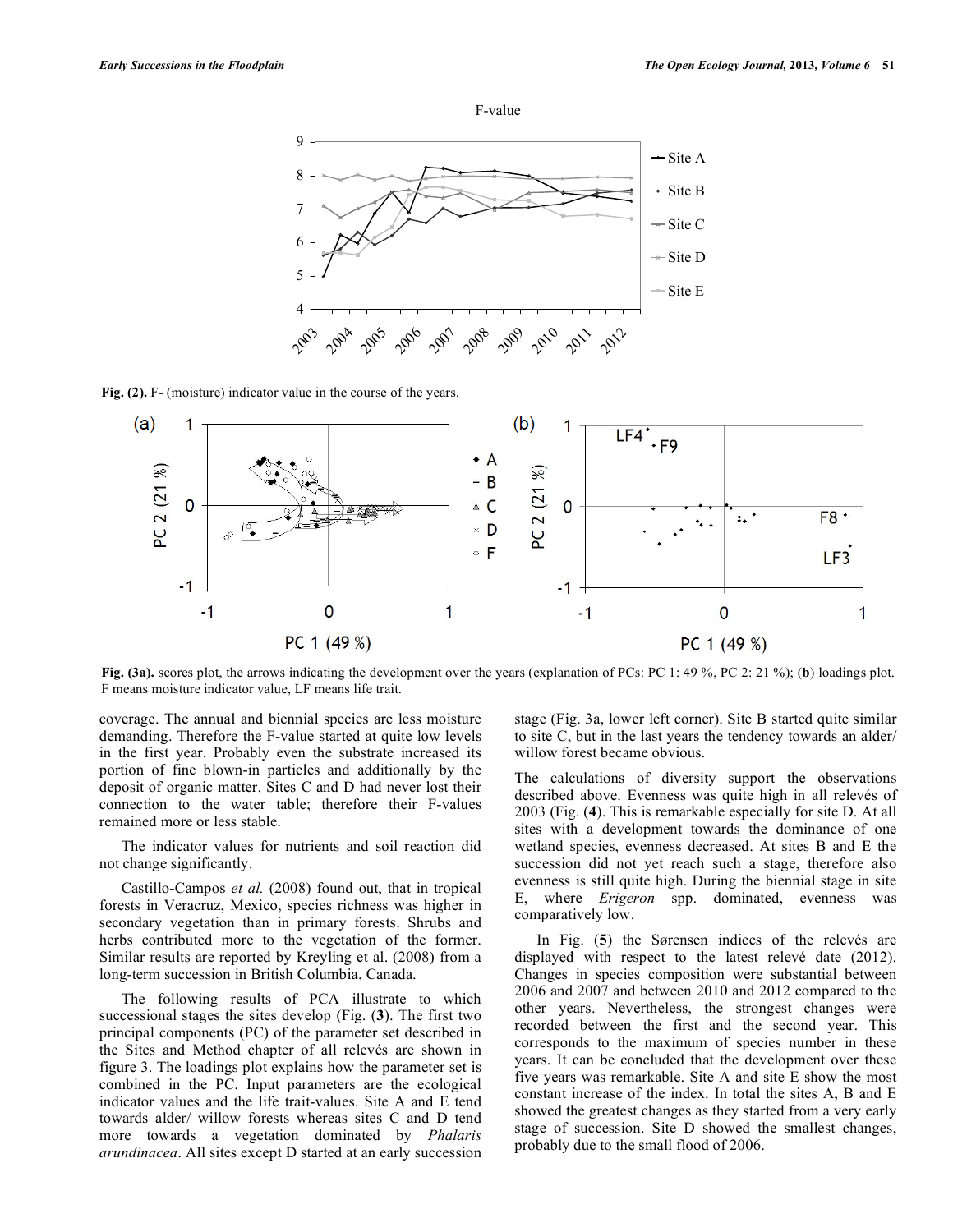

**Fig. (4).** The development of evenness in all relevés.



**Fig. (5).** Sørensen-indices relative to relevés of 2012.

**Table 2. Sørensen-Indices Related to Relevés of 2012 and all Relevés of the Years 2003, 2007 and 2012 (First Letter: Site, Number: Year)**

|                   | A2003 | <b>B2003</b> | C <sub>2003</sub> | D2003 | E2003 | A2007 | <b>B2007</b> | C <sub>2007</sub> | <b>D2007</b> | E2007 | A2012 | <b>B2012</b> | C <sub>2012</sub> | D <sub>2012</sub> | <b>F2012</b> |
|-------------------|-------|--------------|-------------------|-------|-------|-------|--------------|-------------------|--------------|-------|-------|--------------|-------------------|-------------------|--------------|
| A2012             | 0.23  | 0.22         | 0.22              | 0.15  | 0.30  | 0.60  | 0.27         | 0.30              | 0.22         | 0.38  | 1.00  |              |                   |                   |              |
| <b>B2012</b>      | 0.16  | 0.32         | 0.31              | 0.25  | 0.22  | 0.47  | 0.57         | 0.30              | 0.31         | 0.52  | 0.42  | 00.1         |                   |                   |              |
| C <sub>2012</sub> | 0.13  | 0.21         | 0.24              | 0.17  | 0.21  | 0.43  | 0.27         | 0.45              | 0.28         | 0.32  | 0.41  | 0.43         | 1.00              |                   |              |
| D <sub>2012</sub> | 0.23  | 0.21         | 0.19              | 0.30  | 0.07  | 0.29  | 0.12         | 0.42              | 0.62         | 0.35  | 0.18  | 0.25         | 0.29              | .00.              |              |
| E2012             | 0.21  | 0.18         | 0.14              | 0.18  | 0.20  | 0.46  | 0.28         | 0.23              | 0.35         | 0.61  | 0.51  | 0.45         | 0.31              | 0.38              | 1.00         |

The relationship of the sites A to E and their development is demonstrated in Table **2**. In the last year sites A and E matched best. Interestingly the sites C and D (both dominated by *Phalaris arundinacea*) differ considerably in their species lists.

Early successional stages as described in this paper seem somehow exotic with regard of maximizing biodiversity, as species numbers or evenness are highest in early stages with a high frequency of annual and biennial ruderal (often neophytic) species. Chabrerie *et al.* (2001) found the richest plant communities in the Seine estuary between regimes with natural *and* anthropogenic disturbance.

# **CONCLUSIONS**

The five sites showed different, but typical early successions after a flood. Some developed from an annual over a biennial towards a perennial stage dominated by trees (in this case *Alnus glutinosa* or *Salix fragilis*) or herbaceous plants - mainly grasses (*Phalaris arundinacea*). Where none of these species comes to early dominance, the succession is decelerated.

The development of the sites could be documented by various parameters. Average ecological moisture values increased at the sites A, B, C and E. This can be explained